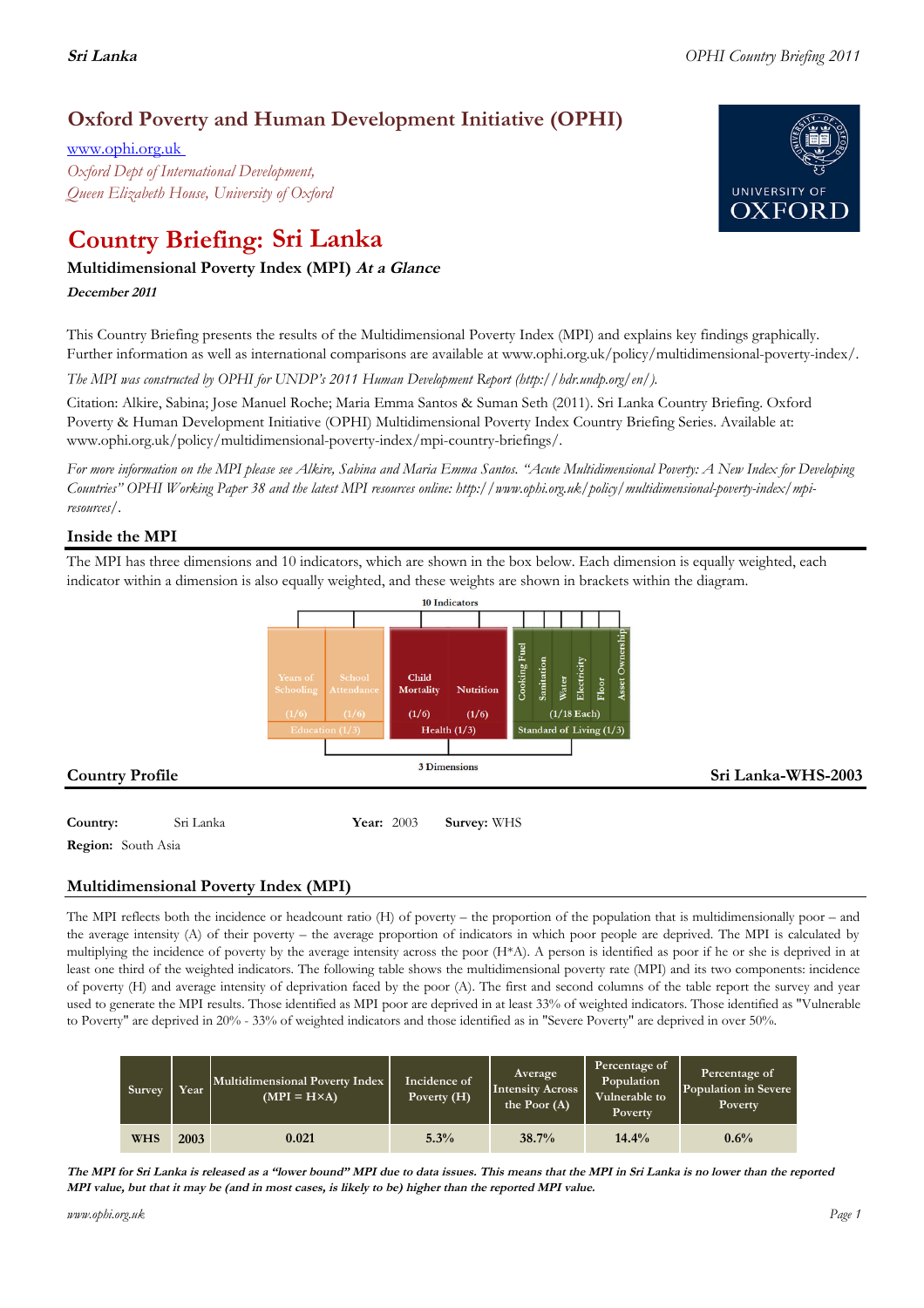### **Comparing the MPI with Other Poverty Measures**

Column chart A compares the poverty rate using the MPI with three other commonly used poverty measures. The height of the first column denotes the percentage of people who are MPI poor (also called the incidence or headcount ratio). The second and third columns denote the percentages of people who are poor according to the \$1.25 a day income poverty line and \$2.00 a day line, respectively. The final column denotes the percentage of people who are poor according to the national income poverty line. The table on the right-hand side reports various descriptive statistics for the country. The statistics shaded in khaki/olive are taken from the year closest to the year of the survey used to calculate the MPI. The year is provided below each column in chart A.



|                                        |              | Summary                                                                                                                                                    |          |  |  |
|----------------------------------------|--------------|------------------------------------------------------------------------------------------------------------------------------------------------------------|----------|--|--|
| erty Measures                          |              | 0.021<br>Multidimensional Poverty Index                                                                                                                    |          |  |  |
|                                        |              | Percentage of MPI Poor (H)                                                                                                                                 | 5.3%     |  |  |
| 39.7%                                  |              | Average Intensity of Deprivation (A)                                                                                                                       | 38.7%    |  |  |
|                                        |              | Percentage of Income Poor (\$1.25 a day) <sup><math>\ddagger</math></sup>                                                                                  | $14.0\%$ |  |  |
|                                        | 22.7%        | Percentage of Income Poor (\$2.00 a day) <sup><math>\bar{x}</math></sup>                                                                                   | 39.7%    |  |  |
|                                        |              | Percentage of Poor (National Poverty Line) <sup>#</sup>                                                                                                    | $22.7\%$ |  |  |
|                                        |              | Human Development Index 2011*                                                                                                                              | 0.691    |  |  |
| US\$2 a day<br><b>National Poverty</b> |              | $HDI$ rank*                                                                                                                                                | 97       |  |  |
| 2002                                   | Line<br>2002 | $HDI category*$                                                                                                                                            | Medium   |  |  |
| <b>⁄Ieasure</b>                        |              | $\pm$ The World Bank (2011). "World Development Indicators." Washington, DC.<br>* UNDP (2011). "Human Development Report", Statistical Table 1 . New York. |          |  |  |

te: For population figures and numbers of MPI poor people, consult the tables on OPHI's te: http://www.ophi.org.uk/policy/multidimensional-poverty-index/

### **Comparing the MPI with Other Poverty Measures**

Column chart B shows the percentage of people who are MPI poor (also called the incidence or headcount) in the 109 developing countries analysed. The column denoting this country is dark, with other countries shown in light grey. The dark dots denote the percentage of people who are income poor according to the \$1.25 a day poverty line in each country. The graph above tells you the year this data comes from. Dots are only shown where the income data available is within three years of the MPI survey year.



**B. Headcounts of MPI Poor and \$1.25/day Poor**



 $\bullet$  Percentage of Income Poor (living on less than \$1.25 a day)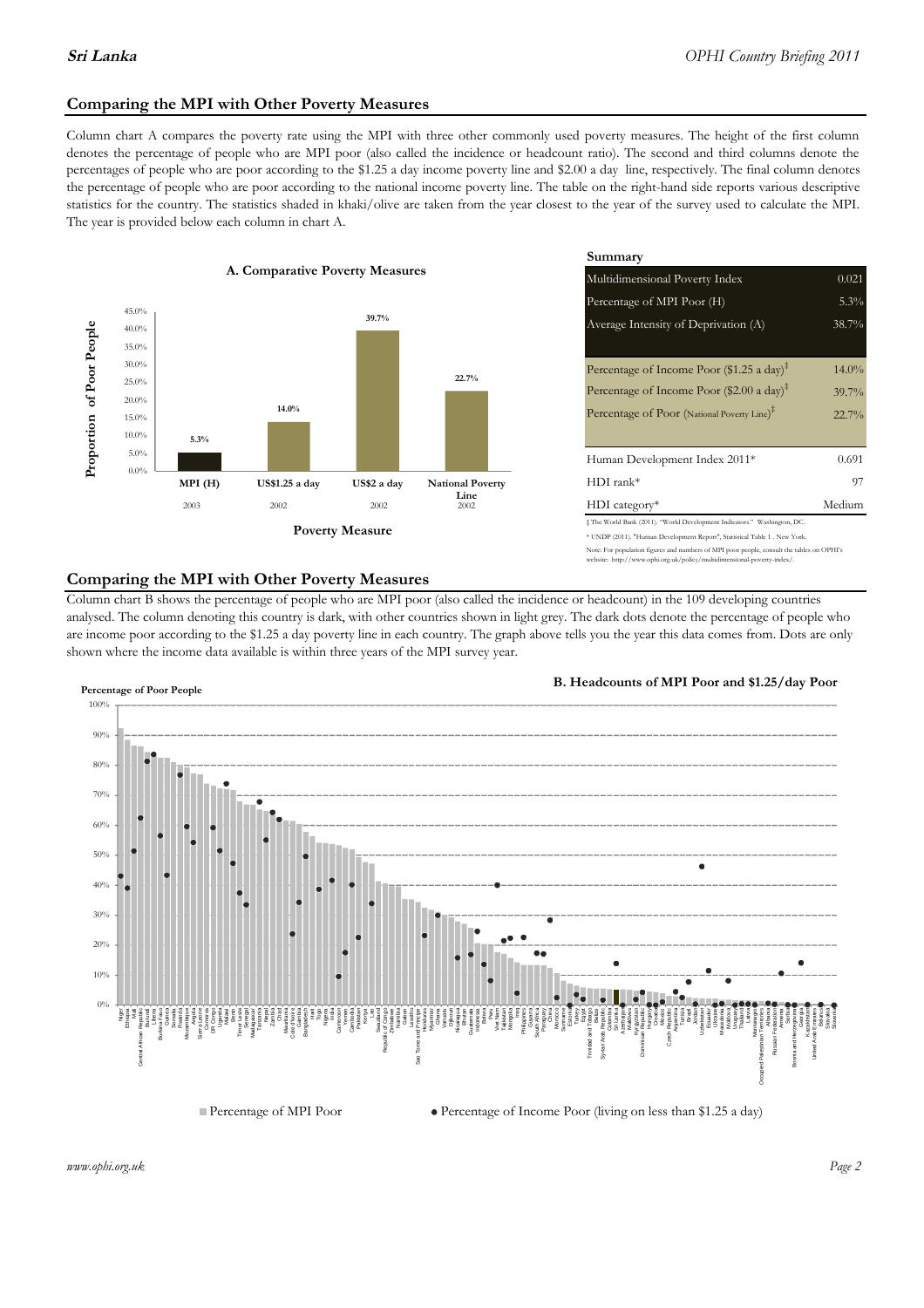### **Incidence of Deprivation in Each of the MPI Indicators**

The MPI uses 10 indicators to measure poverty in three dimensions: education, health and living standards. The bar chart to the left reports the proportion of the population that is poor and deprived in each indicator. We do not include the deprivation of non-poor people. The spider diagram to the right compares the proportions of the population that are poor and deprived across different indicators. At the same time it compares the performance of rural areas and urban areas with that of the national aggregate. Patterns of deprivation may differ in rural and urban areas.





### **Composition of the MPI**

The MPI can be broken down to see directly how much each indicator contributes to multidimensional poverty. The following figure shows the composition of the MPI using a pie chart. Each piece of the pie represents the percentage contribution of each indicator to the overall MPI of the country. The larger the slice of the pie chart, the bigger the weighted contribution of the indicator to overall poverty.